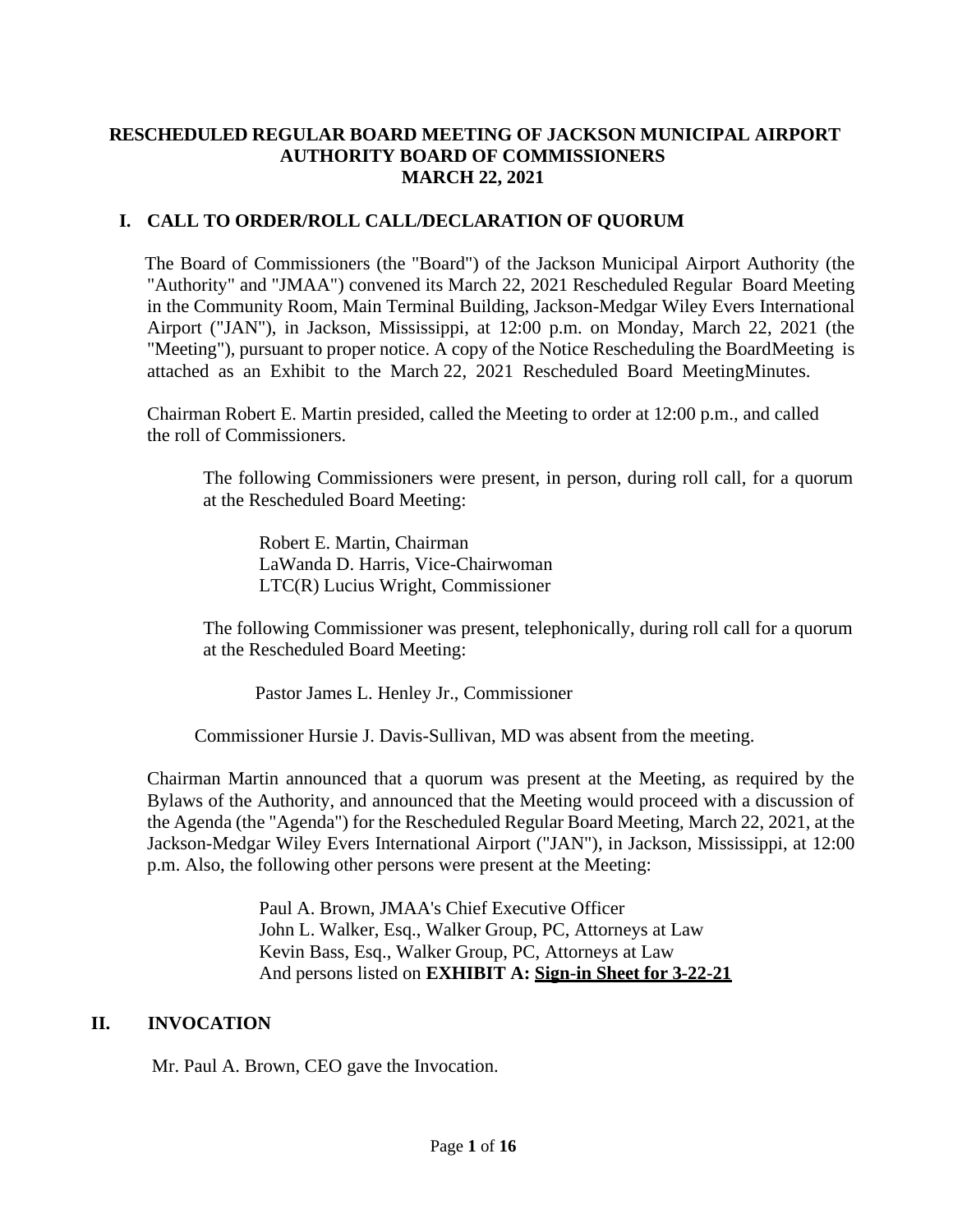### **III. APPROVAL OF BOARD NOTICES**

- **A.** Notice of the Monthly Pre-Work Session Meeting Friday, March 12, 2021 at 10:00 a.m., at Jackson-Medgar Wiley Evers International Airport.
- **B.** Notice of the Regular Scheduled Monthly Meeting of the Board of Commissioners, Monday, March 22, 2021 at 4:00 p.m. has been rescheduled to Noon (12:00 p.m.) at Jackson-Medgar Wiley Evers International Airport.

#### **RESOLUTION CY-2021-24**

### **APPROVAL OF THE NOTICE: (I) OF THE MARCH 12, 2021 PRE-WORK SESSION MEETING AT JACKSON-MEDGAR WILEY EVERS INTERNATIONAL AIRPORT; AND (II) RESCHEDULING THE REGULAR SCHEDULED MONTHLY MEETING MARCH 22, 2021 AT 4:00 P.M. TO NOON (12:00 P.M.) AT JACKSON-MEDGAR WILEY EVERS INTERNATIONAL AIRPORT**

After discussion and review, and upon the motion made by Vice-Chairwoman LaWanda D. Harris, seconded by Commissioner LTC(R) Wright, and approved by vote, the following Resolution was made and entered.

**RESOLVED**, that the Board hereby approves the: (i) Notice of the March 12, 2021 Pre- Work Session Meeting at Jackson-Medgar Wiley Evers International Airport; and (ii) Notice Rescheduling the Regular Board Meeting Monday, March 22, 2021 at 4:00 p.m. to Noon 12:00 p.m. at Jackson-Medgar Wiley Evers International Airport.

Yeas: Harris, Martin, Wright Nays: Henley Abstentions: None

March 22, 2021

#### **IV. APPROVAL AND EXECUTION OF MINUTES**

**A.** Consolidated Work Session and Board of Commissioners Meeting, Monday, February 22, 2021, at 12:00 p.m., at Jackson-Medgar Wiley Evers International Airport.

#### **RESOLUTION CY-2021-25**

## **APPROVAL OF THE MINUTES OF THE FEBRUARY 22, 2021 CONSILIDATED WORK SESSION AND BOARD OF COMMISSIONERS MEETING**

Page **2** of **16** After discussion and review, and upon the motion made by Vice-Chairwoman LaWanda D. Harris to approve the minutes with the recommended amendments that have been expressed by the Board, seconded by Commissioner James L. Henley; the Minutes of the February 22, 2021 Consolidated Work Session and Rescheduled Regular Board Meeting were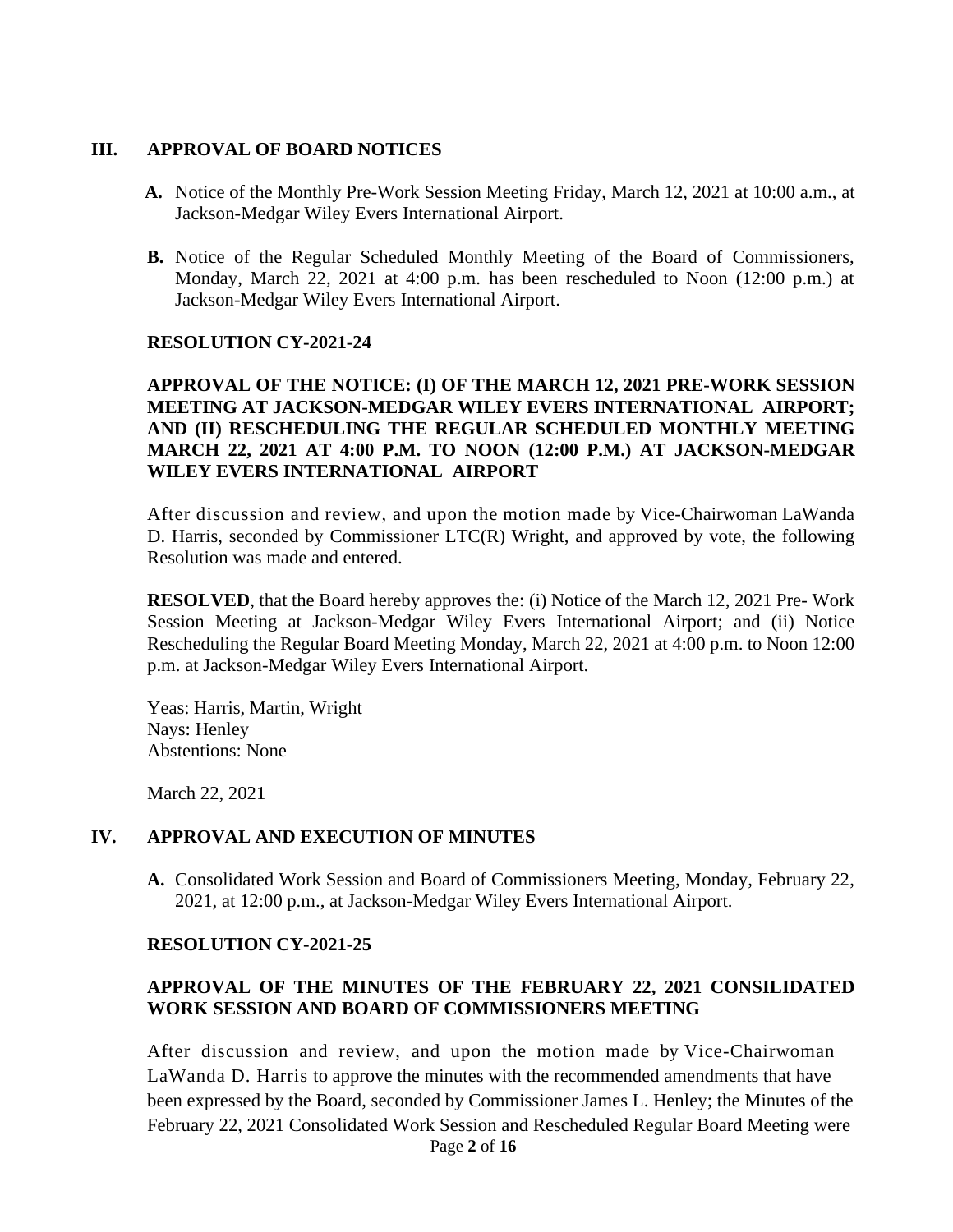approved by a unanimous vote of the Commissioners, and the following Resolution was made and entered.

**RESOLVED**, that the Board hereby approves the Minutes with the recommended amendments of the February 22, 2021 Consolidated Work Session and Board Meeting, as presented, and directs that said Minutes be filed in the appropriate Minute Book and Records of the Authority.

Yeas: Harris, Henley, Martin, Wright Nays: None Abstentions: None March 22, 2021

## **V. PUBLIC COMMENTS**

There were no public comments.

### **VI. REPORTS**

### **A. Report from the Chairman**

Chairman Martin stated there were successful conversations with federal and state legislators in support of JMAA as to what we are doing at the airport. Chairman Martin requested that JMAA host an employee appreciation to let staff know that the Board appreciates their efforts.

### **B. Chief Executive Officer**

*1.* **Airport Project Manager Summary, Period Ending February 28, 2021 ………………………………………………..…………………………..Page 1**

Mr. Paul A. Brown, CEO, directed the Board's attention to the Airport Project Manager Summary ("APMS"), found on pages 1-9 in the March 22, 2021 Rescheduled Regular Board Meeting Packet ("Board Packet"), and distributed to the Board before the March 22, 2021 Rescheduled Regular Board Meeting. There were no further questions regarding the Airport Project Manager Summary Report.

Further, Mr. Brown, CEO listed the Projects in the Airport Project Manager Summary as to both JAN and Hawkins Field Airport ("HKS"), found on pages 1-9 of the Board Packet. The APMS was provided to the Board and discussed during the March 18, 2021 Work Session. There was no additional discussion.

*2.* **Airport Activity Statistics Report, Period Ending February 28, 2021 ………………………………………………………………………......Page 10**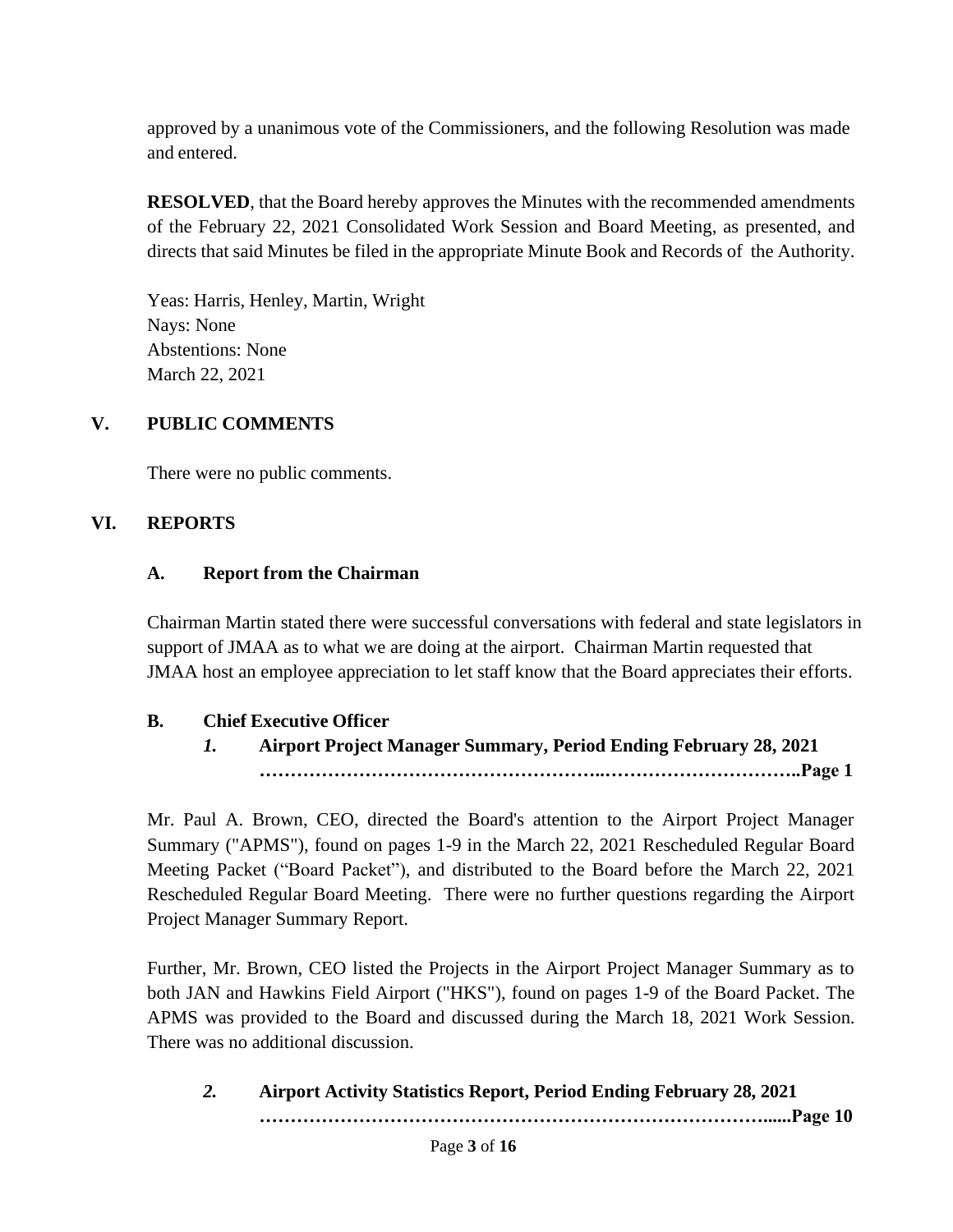Mr. Brown, CEO directed the Board's attention to the Airport Activity Statistics Report ("AASR"), found on pages 10-13 in the March 22, 2021 Rescheduled Regular Board Meeting Packet, and distributed to the Board before the March 22, 2021 Rescheduled Regular Board Meeting. Mr. Brown, CEO informed the board that the report this month and going forward has been condensed to a summary report of airport activity for passenger statistics as it relates to passengers and operations at both JAN and HKS. There was no additional discussion.

### *3. Disadvantaged Business Enterprise Report*

Next, Mr. Brown, CEO stated to the Board that the statistics as to contracts with Minority/Women/Disadvantaged Business Enterprises ("M/W/DBEs") and City of Jackson based businesses during February 2020 have been updated as of the March 18, 2020 Work Session. The percentages for the DBE report were stated as follows:

- Of the \$983,574.20 in eligible expenditures, thirty four percent (34%) or \$326,817.09 went to M/W/DBEs in the form of direct payments and subcontractor payments.
- Additionally, of the eligible expenditures, thirty seven percent (37%) or \$367,476.53 went to the City of Jackson businesses, which includes both M/W/DBEs and Non-M/W/DBEs
- *4. Staff Reports*
	- Mr. Brown, CEO reported that JMAA is hosting the Essentials for the Community Drive-Thru Event on March 26, 2021 at 3:00 p.m. in conjunction with the City of Jackson. The mission was a collaborated effort to provide citizens of Jackson with essential items, i.e., cases of drinking water, hand sanitizer, face masks, soap, wipes and towels. Ms. Machelle Kyles, Special Events Coordinator is organizing this event on behalf of JMAA.
	- The 50k and under report was presented to the Board of Commissioners by Mr. Brown, CEO for two vendor contracts which included Tim's Transportation for ADA Transportation Services and The May Law Firm for legal consultation primarily for contracts review and management.

### *5. Consultant Reports*

Page **4** of **16** Mr. Brown, CEO acknowledged Porter's Insurance Agency, Inc. to approach the Board with their quarterly report. Ms. Gayle Porter, President introduced herself and Mr. Mark Merritte of Arthur J. Gallagher Insurance, Risk Management and Consulting Company. Ms. LaToya Porter of Porter's Insurance Agency, Inc. participated via teleconference. Mr. Merritte referenced the fluctuations in the flood insurance rates and stated that since Hurricane Katrina, the rates have been significantly increased in the state of Mississippi. There was additional discussion regarding property coverage and insurance renewal dates. Vice-Chairwoman Harris asked that Porter's Insurance Agency, Inc. forward all information sent to the former employee,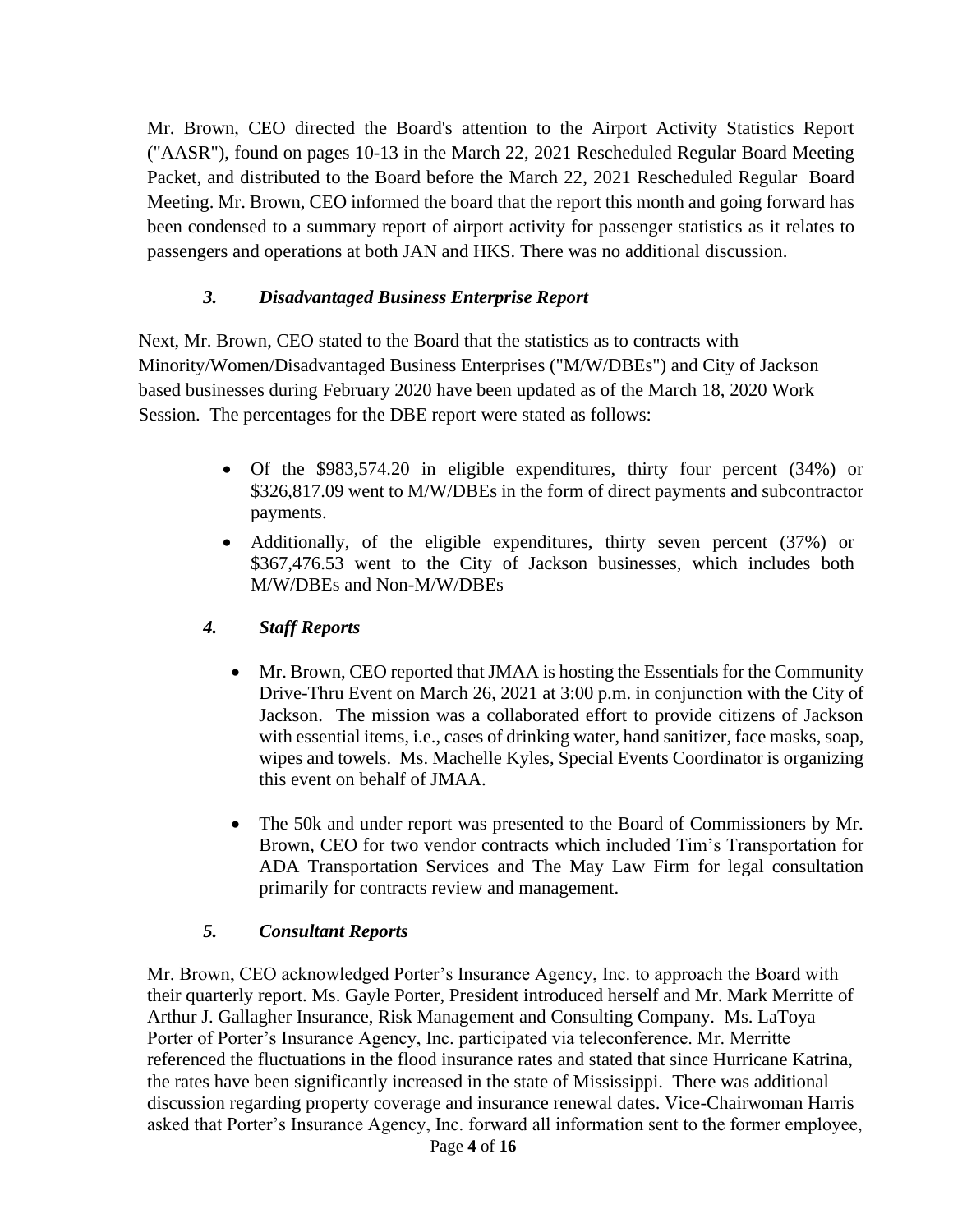Ms. Francabandera, Property Manager be resent to Mr. Von Anderson, CCO. An additional request was made by the Board to send notice to the vendors about the change. There were no further questions or discussion.

## *6. Employee Acknowledgements*

First, Mr. Brown announced that Mr. Austin Jenkins, Operations Manager was recognized as JMAA's Employee of the Month for March 2021. He then requested that Mr. Jenkins approach the podium to be recognized. Mr. Brown informed the Board and Community about Mr. Jenkins special talents and leadership skills. Mr. Jenkins did an outstanding job advising and leading the organization during the recent snowstorm, by providing timely notifications to staff, necessary media and the travel community. He guided his staff and ensured the Operations Team did not compromise our safety at JMAA.

Secondly, JMAA Staff presented the Board of Commissioners with JMAA protective jackets to wear while they are on JMAA's property doing JMAA business. Following, the JMAA Commissioners, along with Mr. Brown, took a photograph with Mr. Jenkins. Mr. Brown stated this concluded his report.

# *7. Kim Jackson, federal Security Director of TSA for Mississippi*

Next on the agenda, Chairman Martin called Transportation Security Administration ("TSA") to the podium. Mr. Kim Jackson, Federal Security Director of TSA for Mississippi thanked the Board for allowing him to address any concerns with the screening process for passengers coming through the airport. Mr. Jackson reported TSA's staff did some backwards planning and did an assessment of passenger travel. TSA Headquarters came up with a suggested staffing model. TSA had sample drawings that were suggested to prepare to be ready by June 2021. Mr. Brown, CEO addressed the Board with a proposal of the on-site scheduled plan to prepare for the added airlines. Chairman Martin stated that JMAA has the support and three local counties in support of JMAA to ensure the plans are successful. Commissioner Henley asked if the plans coming before the Board today been approved to TSA and have they been pre-approved by TSA. Mr. Brown, CEO ensured that JMAA will continue to work with TSA to ensure we have the capacity for proper checkpoint entry. Vice-Chairwoman Harris closed the conversation by saying the Board will ensure that all communication, plans and modifications will come from JMAA's CEO to have one voice for clearer communication.

### *8. Mr. Patrick Baldwin of Breazeale, Saunders & O'Neil, Ltd.("BSO")*

 Following TSA, Chairman Martin, called upon BSO. Mr. Pat Baldwin, CPA stated he was there to address the letter sent regarding an extension of the audit deadline of March 31, 2021 to May 31, 2021 due to COVID. He further stated that he and Bruce Williams planned to be onsite tomorrow to resume work on the audit. The audit was set to be completed by April 15, 2021. Chairman Martin recognized Commissioner Henley, who commented that each audit is an independent audit and the federal government had extended its deadlines. Mr. Brown, CEO noted that JMAA's fiscal year ends September 30<sup>th</sup> and JMAA uses its independent audit as a baseline for future planning of its budget and Strategic plan. Chairman Martin commented that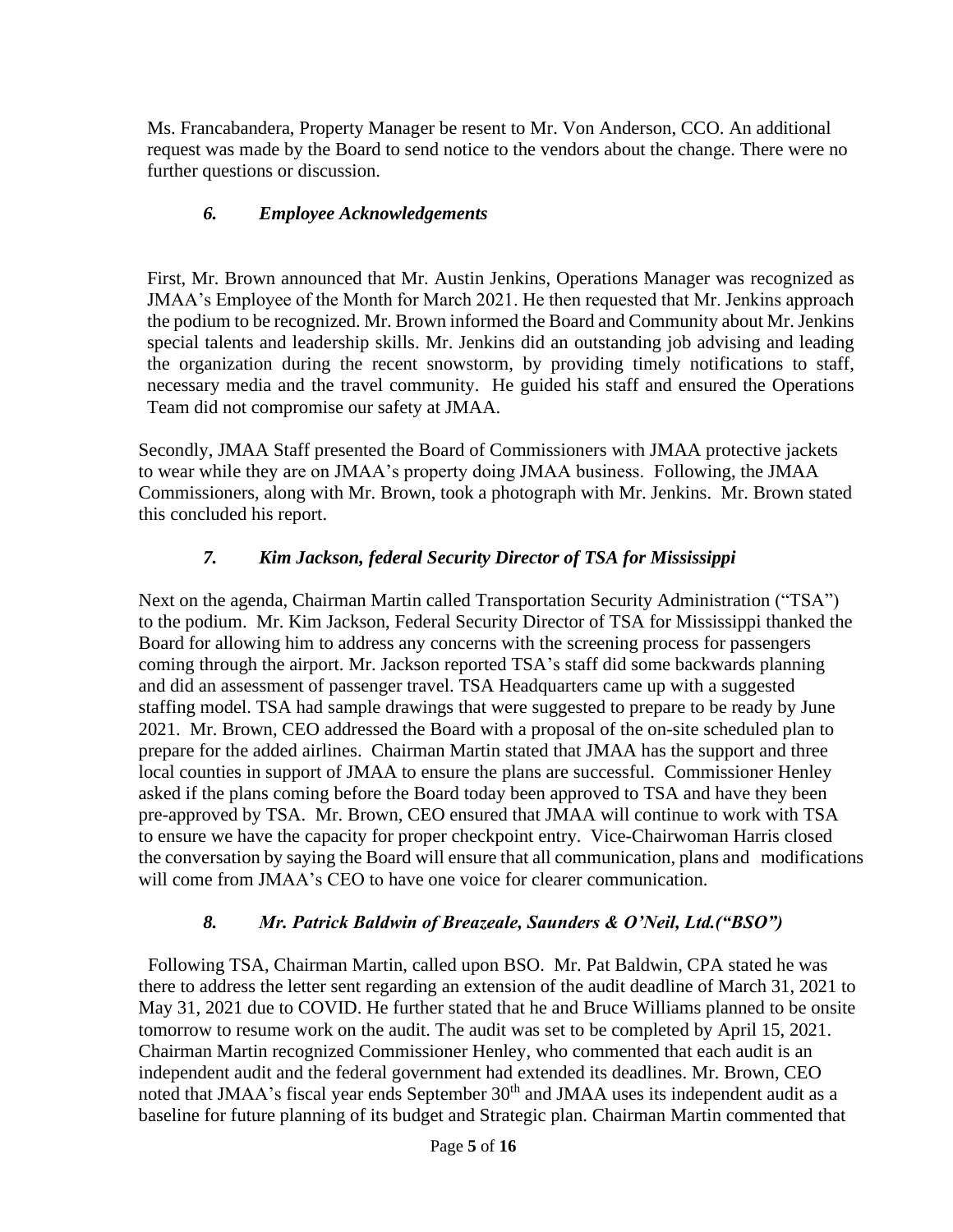in the absence of the Board of Commissioners, Mr. Brown, CEO is the auditor's point of contact for decision making. Vice-Chairwoman LaWanda D. Harris final comment was the Board recommends BSO to make JMAA's audit a priority to ensure that the JMAA stays on course with its deadlines.

#### **RESOLUTION CY-2021-26**

### **RESOLUTION DIRECTING JMAA'S CHIEF EXECUTIVE OFFICER TO HANDLE ANY CORRESPONDENCE OR OPERATIONAL ISSUES RELATED TO THE INDEPENDENT AUDIT THROUGH JMAA'S INTERNAL PROCESSES**

Upon motion by Vice-Chairman Harris, seconded by Commissioner LTC(R) Wright, the following **RESOLUTION** was made and approved by a unanimous vote.

**WHEREAS**, the Board desires for JMAA's Chief Executive Officer to handle any correspondence and operational issues related to the independent audit through JMAA's internal processes.

**IT IS, THEREFORE, RESOLVED** that JMAA's Chief Executive Officer shall handle any correspondence and operational issues related to the independent audit through JMAA's internal processes.

Yeas: Harris, Martin, Wright Nays: Henley Abstentions: None

March 22, 2021

### **C. Attorney**

Next, Attorney John Walker announced he would like to commend staff for the new face mask signs which were very informative and in compliance with TSA regulations. Mr. Walker further stated there are other matters that he believes the Board should consider during an Executive Session. Therefore, he recommended that the Board enter into Closed Session to determine if the Board should go into Executive Session to discuss the matters at an appropriate time.

### **VII. ACTION ITEMS**

### **A. Financial Matters**

- *1.* **Financial Reports for February 2021:**
	- *a. Balance Sheet: Accept................................................................ Page 14*

Mr. Brown directed the Board's attention to the Balance Sheet for February 2021, which was included in the March 22, 2021 Rescheduled Regular Board Meeting Packet and was discussed at the March 18, 2021 Work Session. There were no additional questions. Mr. Brown requested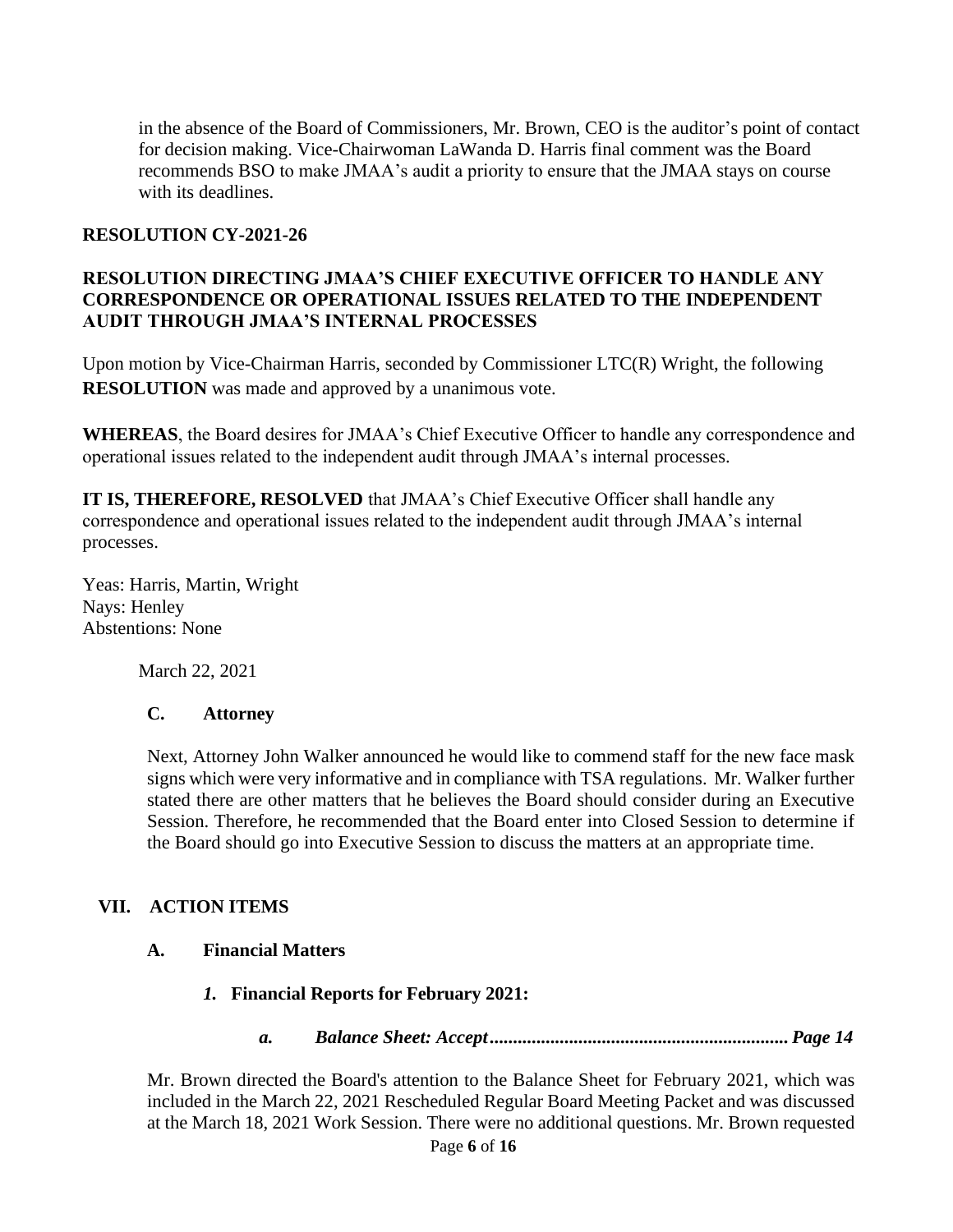that the Board adopt a Resolution accepting the Balance Sheet for February 2021.

The Board of Commissions went into a five (5) minute recess before voting on the approval of the balance sheet. Upon return from recess, the Board proceeded with the meeting.

#### **RESOLUTION CY-2021-27**

### **RESOLUTION ACCEPTING/APPROVING THE FEBRUARY 2021 BALANCE SHEET**

Upon motion by Vice-Chairwoman Harris, seconded by Commissioner LTC(R) Wright, the following **RESOLUTION** was made and approved by a majority vote 3-1-0.

**WHEREAS,** the Board of Commissioners (the "Board") of the Jackson Municipal Airport Authority (the "Authority") reviewed and considered the Authority's Balance Sheet for the month and period ending February 22, 2021 which is included in the Rescheduled Regular Board Meeting Packet at pages 14-15, and was distributed to the Board before the March 22, 2021 Rescheduled Regular Board Meeting.

**IT IS, THEREFORE, RESOLVED** that the Board hereby accepts and approves the Balance Sheet for February 2021.

Yeas: Harris, Martin, Wright Nays: Henley Abstentions: None

March 22, 2021

*b. Income Statement: Accept………………………………………Page 16*

Next, Mr. Brown directed the Board's attention to the Income Statement for February 2021, which was included in the March 22, 2021 Rescheduled Regular Board Meeting Packet and was discussed during the March 18, 2021 Work Session. There were no additional questions.

Mr.Brown requested that the Board adopt a Resolution accepting the Income Statement for February 2021.

### **RESOLUTION CY-2021-28**

### **RESOLUTION ACCEPTING/APPROVING THE FEBRUARY 2021 INCOME STATEMENT**

Upon motion by Vice-Chairwoman Harris, seconded by Commissioner LTC(R) Wright, the following **RESOLUTION** was made and approved by a majority vote 3-1-0.

Page **7** of **16 WHEREAS,** the Board of Commissioners (the "Board") of the Jackson Municipal Airport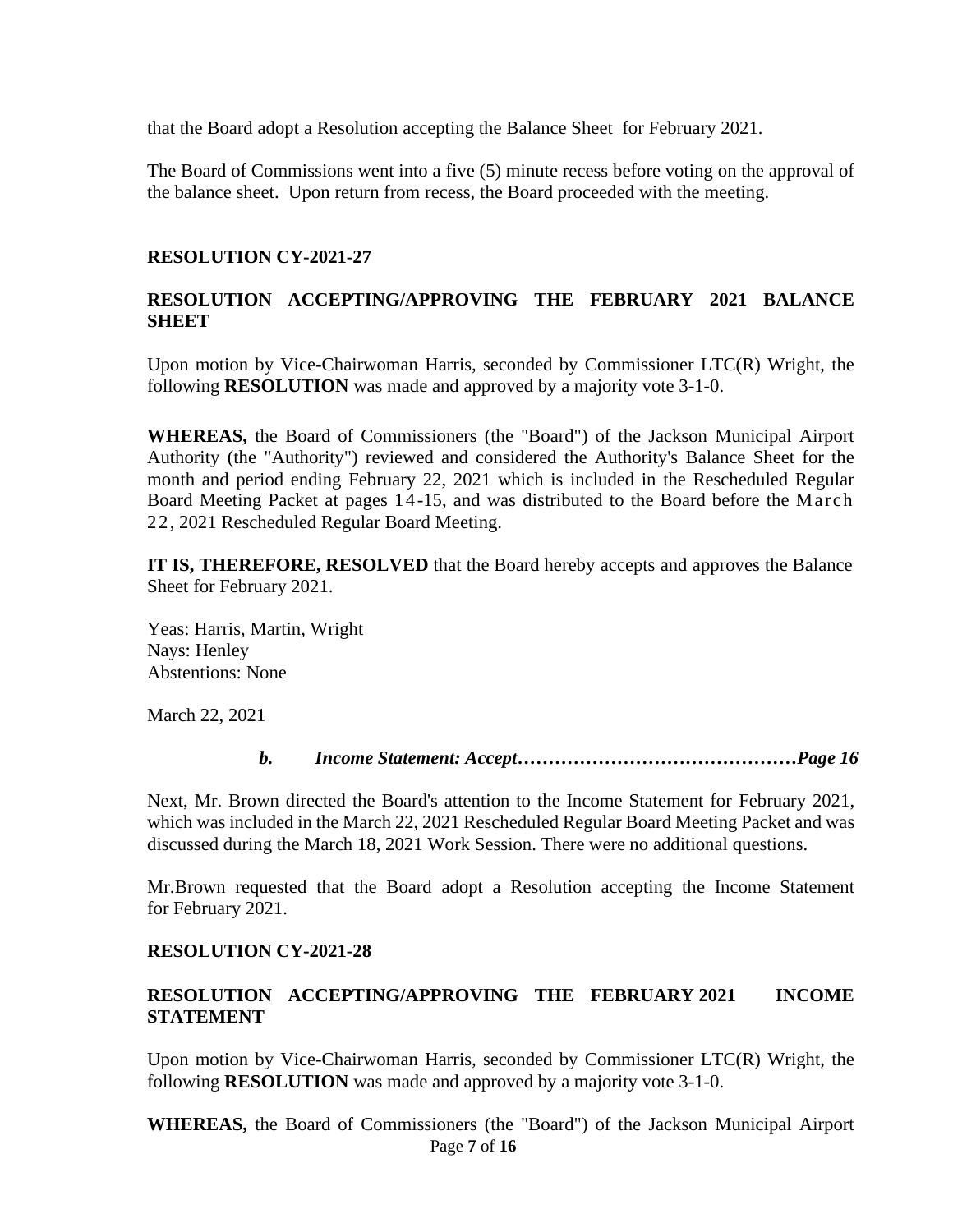Authority (the "Authority") reviewed and considered the Authority's Income Statement for the month and period ending February 28, 2021, which is included in the Rescheduled Regular Board Meeting Packet at pages 16-18, and was distributed to the Board before the March 22, 2021 Rescheduled Regular Board Meeting.

**IT IS, THEREFORE, RESOLVED** that the Board hereby accepts and approves the Income Statement for February 2021.

Yeas: Harris, Martin, Wright Nays: Henley Abstentions: None

March 22, 2021

#### *c. Claims Docket for February 2021: Approve……………………Page 19*

Next, Mr. Brown directed the Board's attention to the Claims Docket for February 2021, which was included in the March 22, 2021 Rescheduled Regular Board Meeting Packet and discussed during the March 18, 2021 Work Session. Mr. Brown then requested that the board adopt a Resolution accepting the Claims Docket for February 2021.

### **RESOLUTION CY-2021-29**

## **RESOLUTION ACCEPTING/APPROVING THE FEBRUARY 2021 CLAIMS DOCKET**

Upon motion by Vice-Chairwoman Harris with a question and amendment to the fee change for Attorney Gloria Green with the Walker Group, seconded by Commissioner LTC(R) Wright, the following **RESOLUTION** was made and approved by vote 2-0-2.

Chairman Martin recognized Attorney John Walker. Attorney Walker stated their maximum fee is \$305 per hour and any change to the fee should be brought to the Board as so long as it doesn't exceed the maximum fee. Commissioner Wright asked to clarify to fee amount. Vice Chairwoman stated that the Walker Group should notify the Board 30 days in advance of any fee change with the Walker Group. The fee change was modified from \$295 to \$304 and billed per hour for Attorney Green. Commissioner Henley commented that the Board approved the "terms" of the contract, and the Walker Group operated under the fees modified which was within the terms of the Walker Group's contract.

Additionally, Commissioner Henley questioned Claim #99124, for National Business Furniture. Ms. Carolyn Dupre', CFO confirmed this purchase was for furniture equipment for the Airport Operations Center (AOC). The next Claim #99185, LEC, Inc. was in question by Commissioner Henley. Ms. Dupre confirmed this purchase was for a banner radio replacement part for the water system. Lastly, Commissioner Henley questioned the dates of the automatic payments (auto pay) at the end of the Claims Docket whether they were deducted before this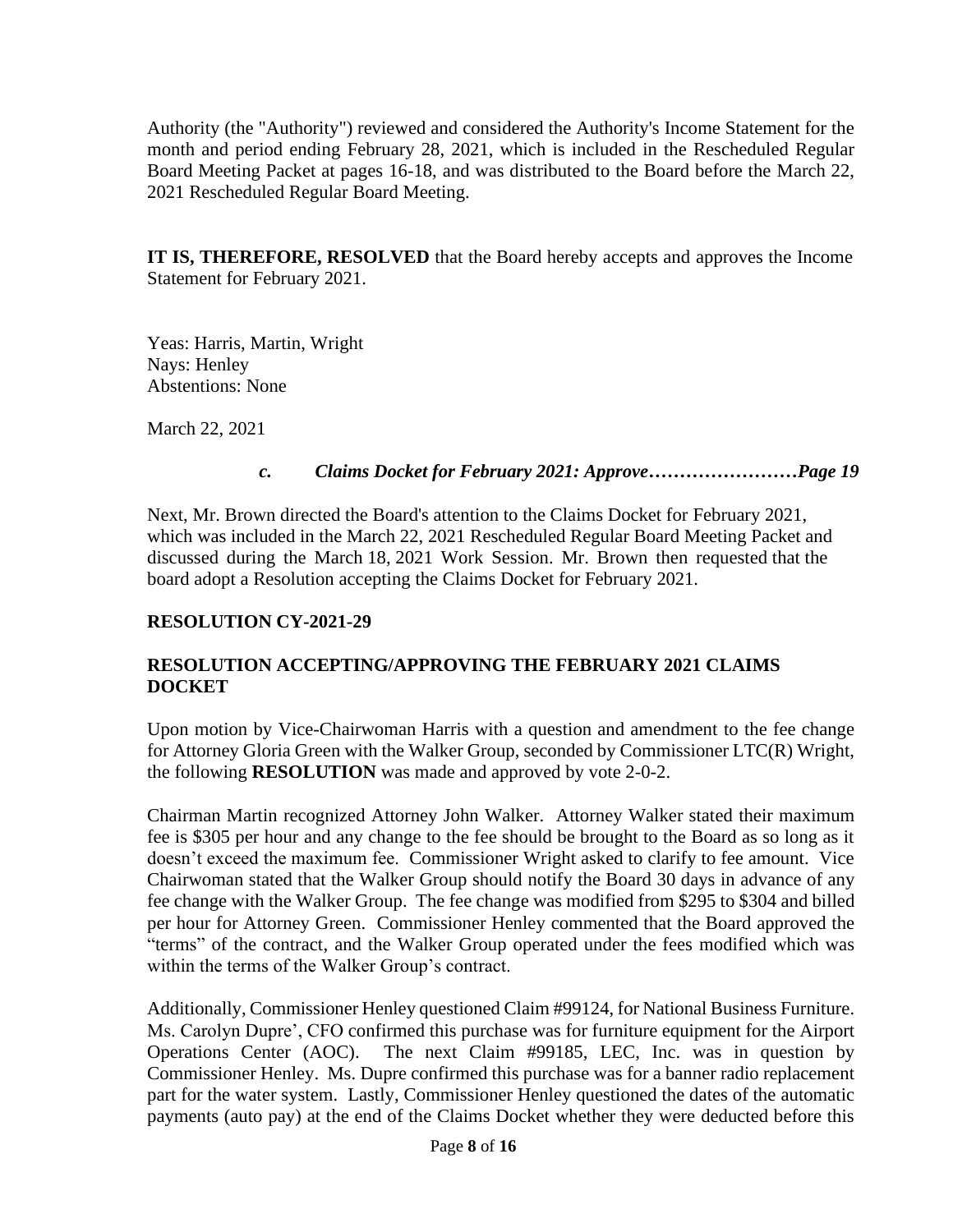Board meeting. Ms. Dupre confirmed the payments were not.

**WHEREAS,** the Board of Commissioners (the "Board") of the Jackson Municipal Airport Authority (the "Authority") reviewed and considered the Authority's Claims Docket for the month and period ending February 28, 2021, which is included in the March 22, 2021 Rescheduled Regular Board Meeting Packet at pages 19-21, and was distributed to the Board before the March 22, 2021 Rescheduled Regular Board Meeting.

**IT IS, THEREFORE, RESOLVED** that the Board hereby authorizes payment of the claims appearing on the February 2021 Claims Docket for \$1,248,653.23.

Yeas: Martin, Wright Nays: None Abstentions: Harris, Henley

March 22, 2021

### **B. Construction Projects**

*1. JMAA's Airport District Office Building: FAA Tenant Interior Upgrades: Authorization to (i) advertise for a Request for Bids ("RFB") for construction services for the FAA Building Interior Upgrades Project at Jackson-Medgar Wiley Evers International Airport ("JAN"); and (ii) approval of a budget amount of \$106,500.00 for services .................... Page 22*

#### **RESOLUTION CY-2021-30**

**RESOLUTION AUTHORIZING JACKSON MUNICIPAL AIRPORT AUTHORITY'S ("JMAA") STAFF TO: (I) ADVERTISE FOR A REQUEST FOR BIDS ("RFB") FOR CONSTRUCTION SERVICES FOR THE FAA BUILDING INTERIOR UPGRADES PROJECT AT JACKSON-MEDGAR WILEY EVERS INTERNATIONAL AIRPORT ("JAN"); AND (II) APPROVAL OF A BUDGET AMOUNT OF \$106,500.00 FOR SERVICES**

Upon motion by Vice Chairwoman Harris, seconded by Commissioner LTC(R) Wright, the following **RESOLUTION** was made and approved by a unanimous vote 4-0-0.

**WHEREAS**, the Board has considered the request of JMAA Staff for authorization to: (i) advertise for a RFB for construction services for the FAA Building Interior Upgrades Project at JAN; and (ii) approval of a budget amount of \$106,500.00 for services; and

**WHEREAS**, the Board finds that such requests, which are explained in Memorandum No. AFM 2021-03, dated March 22, 2021, found at pages 22-23 of the Meeting Packet, ought to be granted.

Page **9** of **16 IT IS, THEREFORE, RESOLVED** that JMAA's Staff is authorized to: (i) advertise for an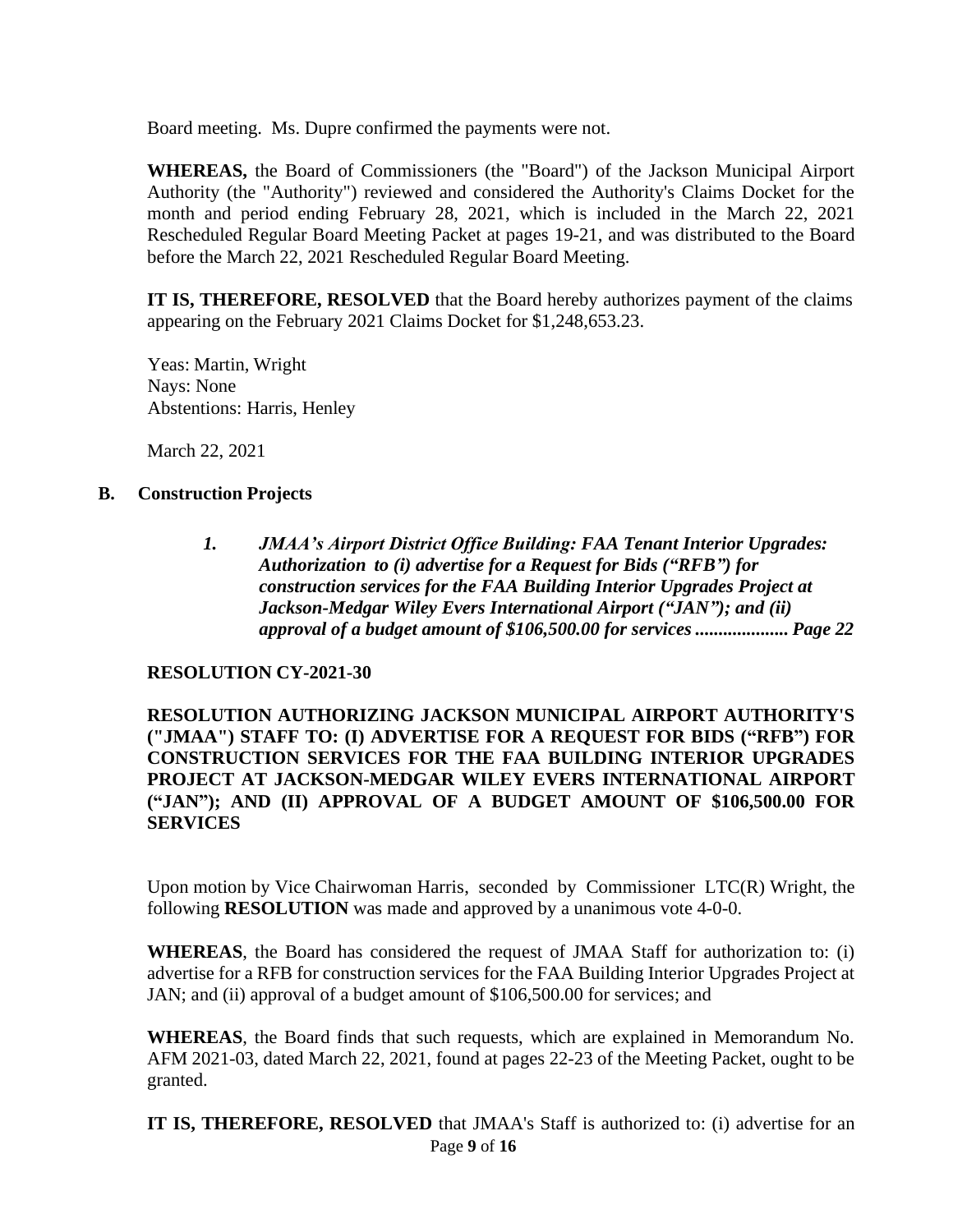RFB for construction services for the FAA Building Interior Upgrades Project at JAN; and (ii) approval of a budget amount of \$106,500.00 for services; and

**IT IS, THEREFORE, FURTHER RESOLVED** that such requests are fully explained in Memorandum No. AFM 2021-02, dated March 22, 2021, found on pages 22-23 of the Meeting Packet.

Yeas: Harris, Henley, Martin, Wright Nays: None Abstentions: None

March 22, 2021

*2. Taxiway Alpha, Bravo, Charlie LED Lighting Project at Hawkins Field Airport; Authorization to (i) advertise for a Request for Bids for construction services of Taxiway Alpha, Bravo, Charlie LED Lighting; and (ii) approval of a budget amount of \$651,164.00 for services........................................Page 24*

### **RESOLUTION CY-2020-31**

### **RESOLUTION: (I) AUTHORIZING JACKSON MUNICIPAL AIRPORT AUTHORITY'S ("JMAA") STAFF TO ADVERTISE FOR A REQUEST FOR BIDS ("RFB") FOR CONSTRUCTION SERVICES OF TAXIWAY ALPHA, BRAVO, CHARLIE LED LIGHTING; AND (II) APPROVAL OF A BUDGET AMOUNT OF \$651,164.00 FOR SERVICES**

Upon motion by Commissioner LTC(R) Wright, seconded by Vice-Chairwoman LaWanda D. Harris, the following **RESOLUTION** was made and approved by a unanimous vote 4-0-0.

**WHEREAS**, JMAA Staff is requesting: (i) authority to advertise for a RFB for construction services of Taxiway Alpha, Bravo, Charlie LED Lighting; and (ii) approval of a budget amount of \$651,164.00 for services; and

**WHEREAS**, the Board finds that such requests, which are explained in Memorandum No. CP 2021-06, dated March 22, 2021, found at pages 24-26 of the Meeting Packet, ought to be granted.

**IT IS, THEREFORE, FURTHER RESOLVED** that JMAA's Staff is: (i) authorized to advertise for a RFB for construction services of Taxiway Alpha, Bravo, Charlie LED Lighting; and (ii) approval of a budget amount of \$651,164.00 for services; and

**IT IS, THEREFORE, FURTHER RESOLVED** that such requests are fully explained in Memorandum No. CP 2021-06, dated March 22, 2021 found on pages 24-26 of the Meeting Packet.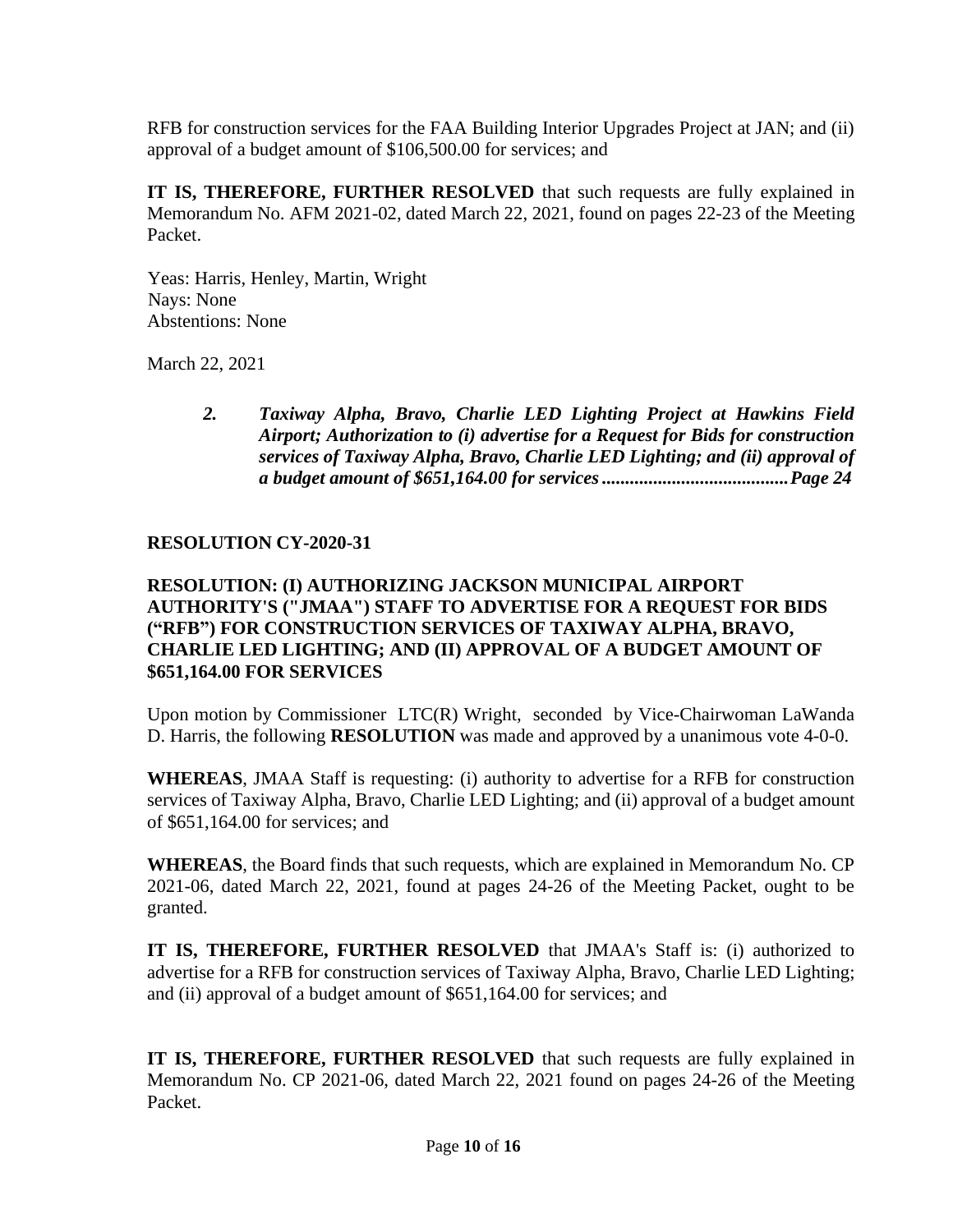Yeas: Harris, Henley, Martin, Wright Nays: None Abstentions: None

March 22, 2021

*3. West Concourse Improvement Project at JAN; Authorization to (i) Award a Design Build Contract for the West Concourse Improvements Project at JAN for design and construction services to M3A Architecture company for \$294,000.00 and to the Century Construction Group for \$2,800,000.00; and (ii) to approve a total budget for a total not-to-exceed amount of \$3,094,000.00 for services. .............................................................................................Page 27*

### **RESOLUTION CY-2020-32**

### **RESOLUTION: (I) AUTHORIZING JACKSON MUNICIPAL AIRPORT AUTHORITY'S ("JMAA") STAFF TO AWARD A DESIGN BUILD CONTRACT FOR THE WEST CONCOURSE IMPROVEMENTS PROJECT AT JACKSON-MEDGAR WILEY EVERS INTERNATIONAL AIRPORT ("JAN") FOR DESIGN AND CONSTRUCTION SERVICES TO M3A ARCHITECTURE COMPANY FOR \$294,000.00 AND TO THE CENTURY CONSTRUCTION GROUP FOR \$2,800,000,.00; AND (II) TO APPROVE A TOTAL BUDGET FOR A TOTAL NOT-TO-EXCEED AMOUNT OF \$3,094,000.00 FOR SERVICES.**

Upon motion by Chairman Martin, and seconded by Vice-Chairwoman, LaWanda D. Harris, the following **RESOLUTION** was made and approved by a majority vote 3-0-1.

**WHEREAS**, Jackson Municipal Airport Authority's ("JMAA") Staff is requesting: (i) authority to award a Design Build Contract for the West Concourse Improvements Project at JAN for design and construction services to M3A Architecture company for \$294,000.00 and to the Century Construction Group for \$2,800,000.00; and (ii) to approve a total budget for a total notto-exceed amount of \$3,094,000.00 for services; and

**WHEREAS**, the Board finds that such requests, which are explained in Memorandum No. CP 2021-09, dated March 22, 2021 found at pages 27-29 of the Meeting Packet, ought to be granted.

**IT IS, THEREFORE, FURTHER RESOLVED** that JMAA's Staff is: (i) authorized to award a Design Build Contract for the West Concourse Improvements Project at JAN for design and construction services to M3A Architecture company for \$294,000.00 and to the Century Construction Group for \$2,800,000.00; and (ii) to approve a total budget for a total not-toexceed amount of \$3,094,000.00 for services; and

**IT IS, THEREFORE, FURTHER RESOLVED** that such requests are fully explained in Memorandum No. CP 2021-09, dated March 22, 2021, found on pages 27-29 of the Meeting Packet.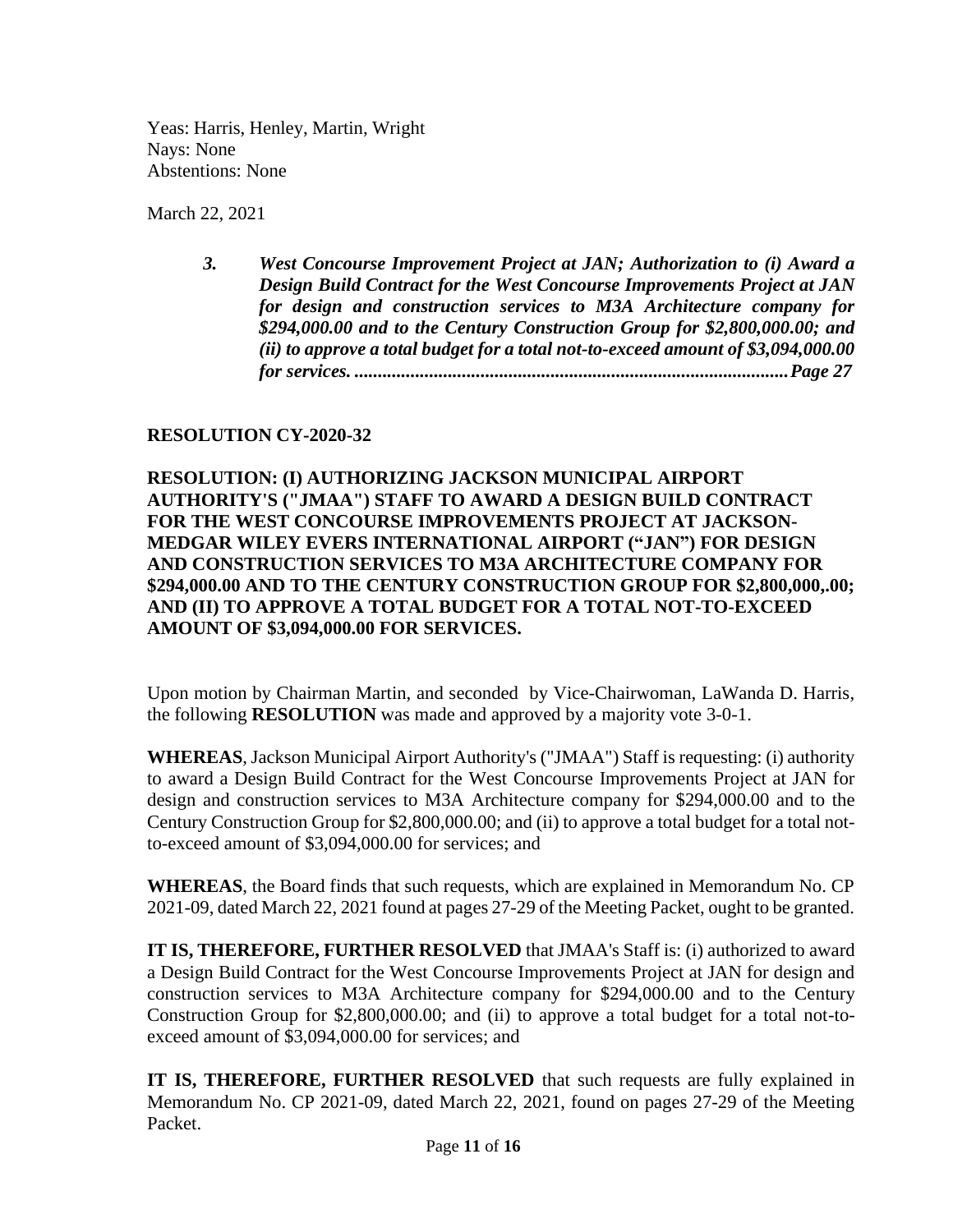Yeas: Harris, Martin, Wright Nays: None Abstentions: Henley

March 22, 2021

#### **C. Procurements**

None.

### **D. Service Agreements**

None.

### **E. Grants**

None.

## **F. Other Matters**

None.

### **G. New Business**

### *1. Amendment to Agreement with Phelps Dunbar, LLP*

Vice-Chairwoman LaWanda D. Harris had one matter to address with the Board regarding unfinished business with the continued cost of legal services. After review of the consolidated legal services and cost for JMAA and by the recommendation of Commissioner Henley from a prior meeting to standardize the cap of legal services, Vice-Chairwoman wanted to bring closure to the legal costs and suggested to do a Phelps Dunbar resolution. Vice-Chairwoman LaWanda D. Harris made a motion to do a contract with Phelps Dunbar for a cap \$250,000 for FY 2021-2022, second by Chairman Martin.

Chairman Martin acknowledged Attorney John Walker for questions. Attorney Walker inquired if or when Phelps Dunbar reaches its should they submit a letter of withdrawal. Vice-Chairwoman Harris responded that Phelps Dunbar should approach the JMAA Board of Commissioners and request additional contract funding.

# **RESOLUTION CY-2021-33**

# **RESOLUTION AUTHORIZING AMENDMENT OF #19-044 CONTRACT OF THE PHELPS DUNBAR, LLP FOR FISCAL YEAR 2020-2021**

Upon motion by Vice-Chairwoman Harris, seconded by Commissioner LTC(R) Wright, the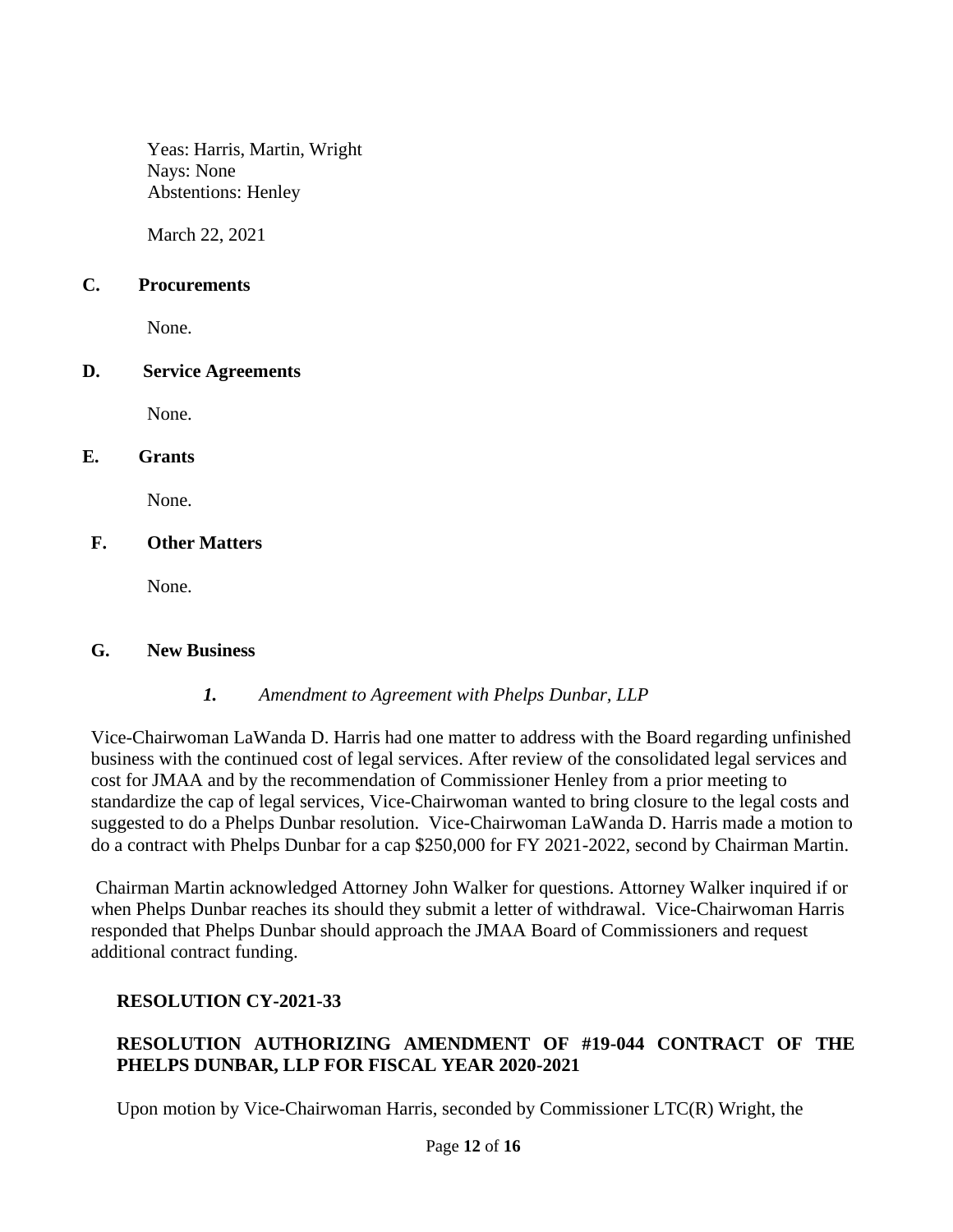following RESOLUTION was made and approved by a majority vote 3-1-0.

**WHEREAS**, the Board of Commissioners (the "Board") of the Jackson Municipal Airport Authority desires to amend the Phelp Dunbar Contract Number 19-044 for Personnel On-Call services, whereby such services shall not exceed Two Hundred and Fifty Thousand Dollars

(\$250,00.00) for Fiscal Year 2020-2021.

**NOW, THEREFORE BE IT RESOLVED** that the Phelps Dunbar PLLC payments for Personnel On-Call Services shall not exceed Two Hundred and Fifty Thousand Dollars (\$250,000.00) for Fiscal Year 2020-2021.

Yeas: Harris, Martin, Wright Nays: Henley Abstentions: None

March 22, 2021

## *2. Amendment to Agreement with Carson Law Group, PLLC (the "Carson Law Group")*

Vice-Chairwoman LaWanda D. Harris had a second matter to address with the Board regarding authorization of a contract amendment with the Carson Law Group, PLLC for FY 20-21 to increase the adjustment in the cost of \$150,000.00 for administrative construction services. Vice-Chairman LaWanda D. Harris made a motion to amend (expand) a contract with Carson Law Group, PLLC for an amount of \$150,000 for FY 20-21, second by Chairman Martin.

Commissioner Henley commented that he recommends this should be amendment number four to stay in sequence of the contract amendments.

# **RESOLUTION CY-2021-34**

# **RESOLUTION AUTHORIZING AMENDMENT NO. 4 TO THE CARSON LAW GROUP, PLLC CONTRACT (#19-074), EFFECTIVE FOR FISCAL YEAR 2020 - 2021**

Upon motion by Vice-Chairman Harris, seconded by Commissioner LTC(R) Wright, the following RESOLUTION was made and approved by a majority vote 3-1-0.

WHEREAS, the Board of Commissioners (the "Board") of the Jackson Municipal Airport Authority (the "Authority") adopted Amendment No. 3, dated January 28, 2020 to the Carson Law Group, PLLC Contract for Construction On-Call Services (#19-074), which increased the Services requested by and provided to the Authority by the Carson Law Group, PLLC; and

**WHEREAS**, said increase in Services provided by the Carson Law Group, PLLC requires an adjustment in the total amount of said Contract commensurate with the services provided to the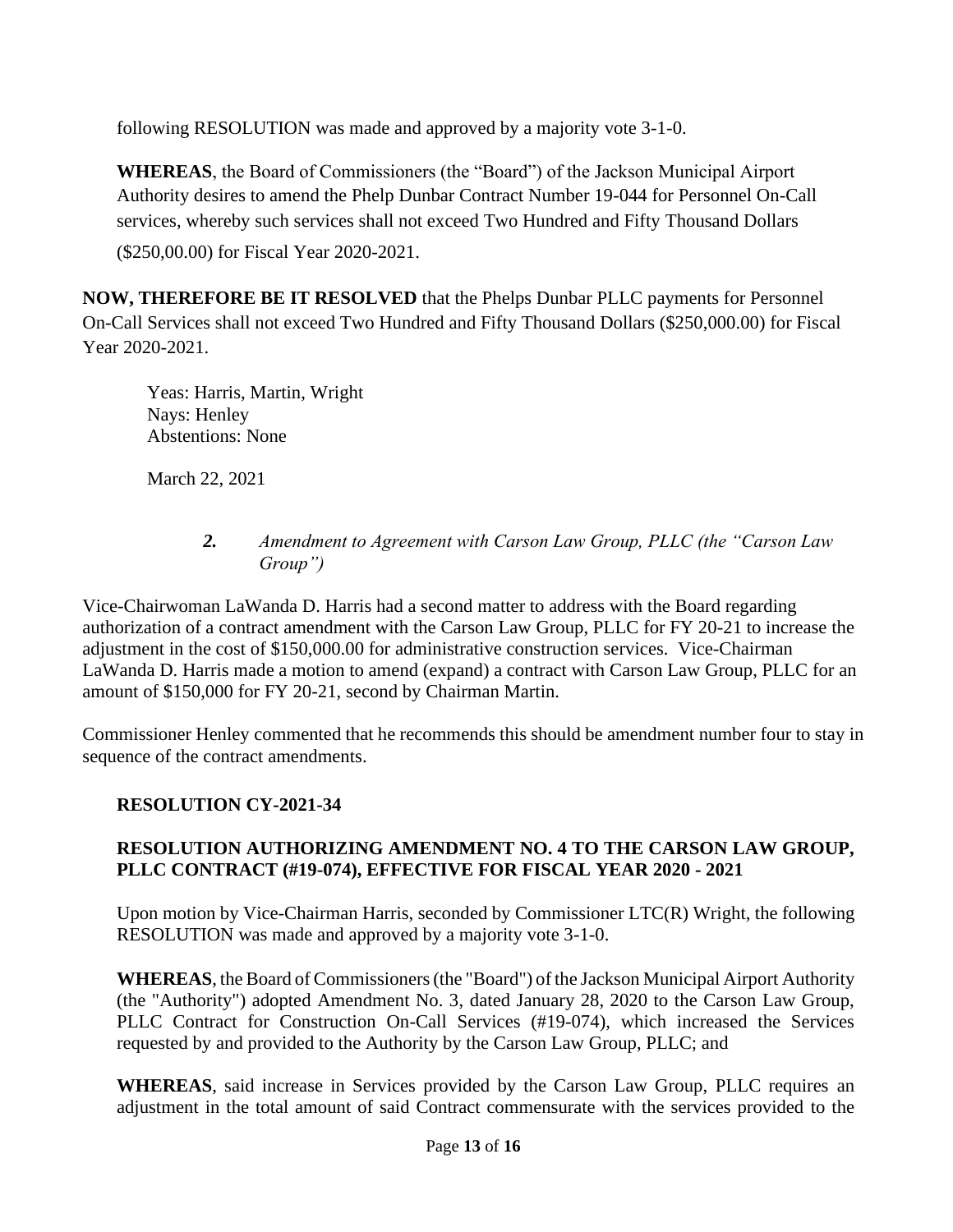Authority; and

**WHEREAS**, the Board has determined that it is in the best interest of the Authority to increase the Carson Law Group, PLLC Contract for Construction On-Call Services (#19-074) from an amount not-to-exceed One Hundred Thousand Dollars to an amount not-to- exceed One Hundred, Fifty Thousand Dollars (\$150,000.00) for Fiscal Year 2020-2021 for the Services described in said Contract, as amended;

**NOW, THEREFORE, BE IT RESOLVED**, that the Carson Law Group, PLLC Contract for Construction On-Call Services (#19-074) is hereby authorized to be and is hereby modified upon execution of Amendment No. 4 to increase the total amount of said Contract from an amount not-toexceed One Hundred Thousand Dollars (\$100,000.00) to an amount not-to-exceed One Hundred, Fifty Thousand Dollars (\$150,000.00), effective for Fiscal Year 2020-2021.

Yeas: Harris, Martin, Wright Nays: **Henley** Abstentions: None

March 22, 2021

### *3. Amendment to Agreement with Walker Group, PC*

Chairman Martin recognized Vice-Chairwoman LaWanda D. Harris. Vice-Chairman Harris referenced Resolution CY 2021-23 Section 3 for contract services for board counsel with the Walker Group, PC Law Firm. Vice-Chairwoman LaWanda D. Harris made a motion to modify that the FY read for 2021- 2022 in which it was the FY 2020-2021.

Commissioner Henley questioned whether the Board has an amount paid to date of expenses in compared to last year. Ms. Carolyn Dupre, CFO will provide the amounts paid to date by the Walker Group, PC Law Firm.

# **RESOLUTION CY-2021-35**

# **RESOLUTION AMENDING RESOLUTION CY-2021-23**

Upon motion by Vice-Chairman Harris, seconded by Chairman Martin, the following RESOLUTION was made and approved by a majority vote 3-1-0.

**WHEREAS**, the Board of Commissioners(the "Board") of the Jackson Municipal Airport Authority desires to amend Section 3 of Resolution CY-2021-23 as follows:

That the Board of the JMAA is hereby designated and authorized to negotiate fees for Board Counsel services in accordance with the scope of work deemed necessary stated herein and to retain professional assistance to aid in such negotiations, including negotiation of the terms and conditions of the employment of Board Counsel not-to-exceed a budget of \$300,000.00 for fiscal year 2020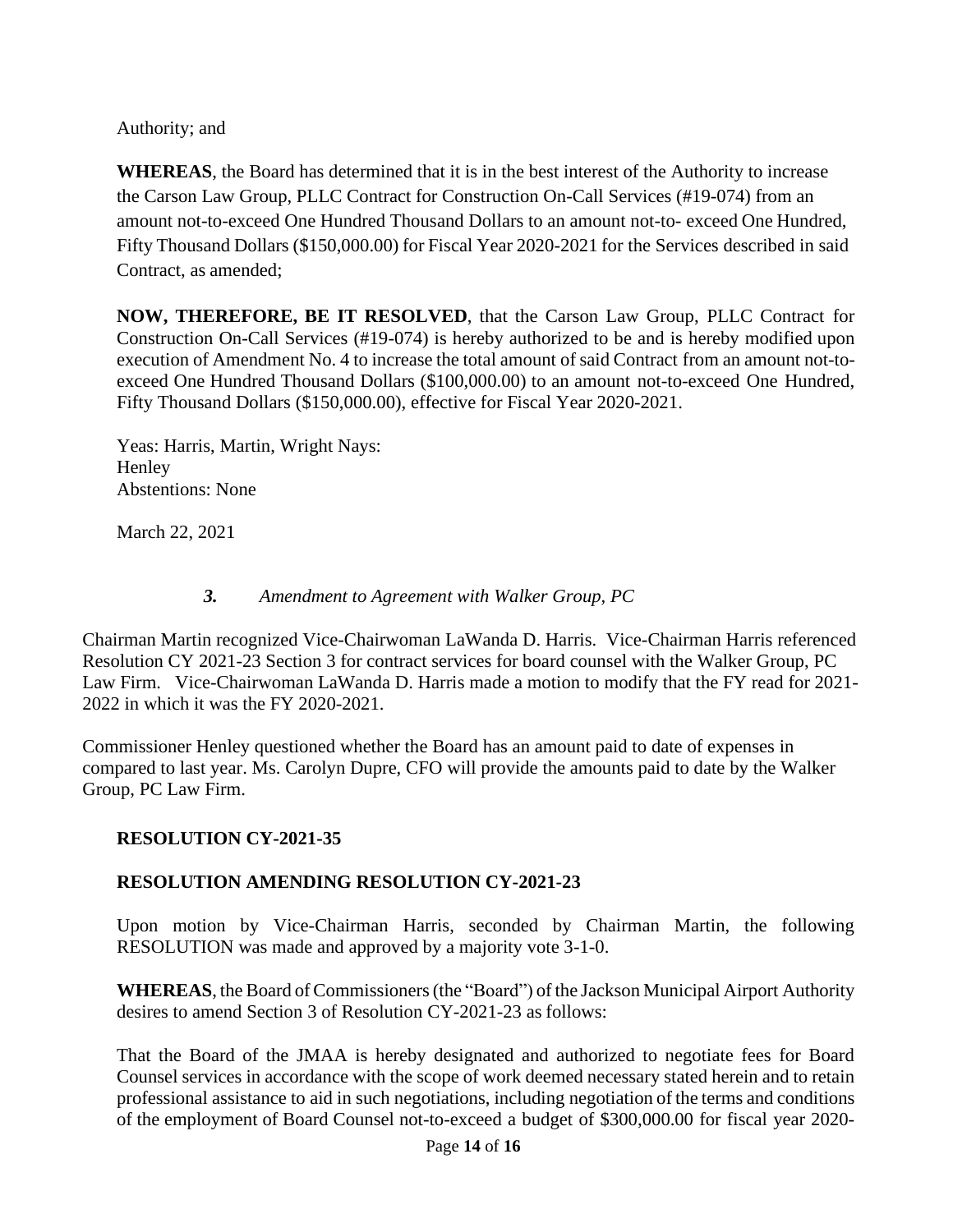2021.

**NOW, THEREFORE BE IT RESOLVED** that Section 3 of Resolution CY-2021-23 is amended as follows:

That the Board of the JMAA is hereby designated and authorized to negotiate fees for Board Counsel services in accordance with the scope of work deemed necessary stated herein and to retain professional assistance to aid in such negotiations, including negotiation of the terms and conditions of the employment of Board Counsel not-to-exceed a budget of \$300,000.00 for Fiscal Year 2020- 2021.

Yeas: Harris, Martin, Wright Nays: Henley Abstentions: None

March 22, 2021

## *4. Motion to terminate JMAA's Chief Executive Officer, Mr. Paul A. Brown*

Chairman Martin recognized Commissioner Henley. A motion was made to terminate the contract with the CEO based on the failure to provide information to the Board of Commissioners in a timely manner. Chairman Martin asked for a second of the motion. There was no second; therefore, the motion died for lack of a second. Vice-Chairwoman LaWanda Harris noted for the record that this matter should be discussed in executive session. Commissioner Henley noted that the Board has the option to conduct meeting discussions in Executive Session or public meetings. Vice-Chairwoman Harris stated please note for the record that personnel matters; the Board always address in Executive Session and that Commissioner Henley is out of protocol.

### **OPEN SESSION**

The Board, pursuant to Vice-Chairman Harris' motion, seconded by Commissioner Lucius Wright,  $LTC(R)$ , by a unanimous vote, resolved to close the Meeting. Chairman Martin asked all, except Mr. Paul A. Brown, CEO, and attorneys from Walker Group, PC, to vacate the room. Additionally, persons attending the Meeting telephonically or via video conference were disconnected from the Meeting.

All present, with the exceptions noted, were directed to vacate the room; this was done.

The Board went into Closed Session at 2:43 p.m.

Vice-Chairwoman Harris exited the Meeting and Closed Session at 2:44 p.m.